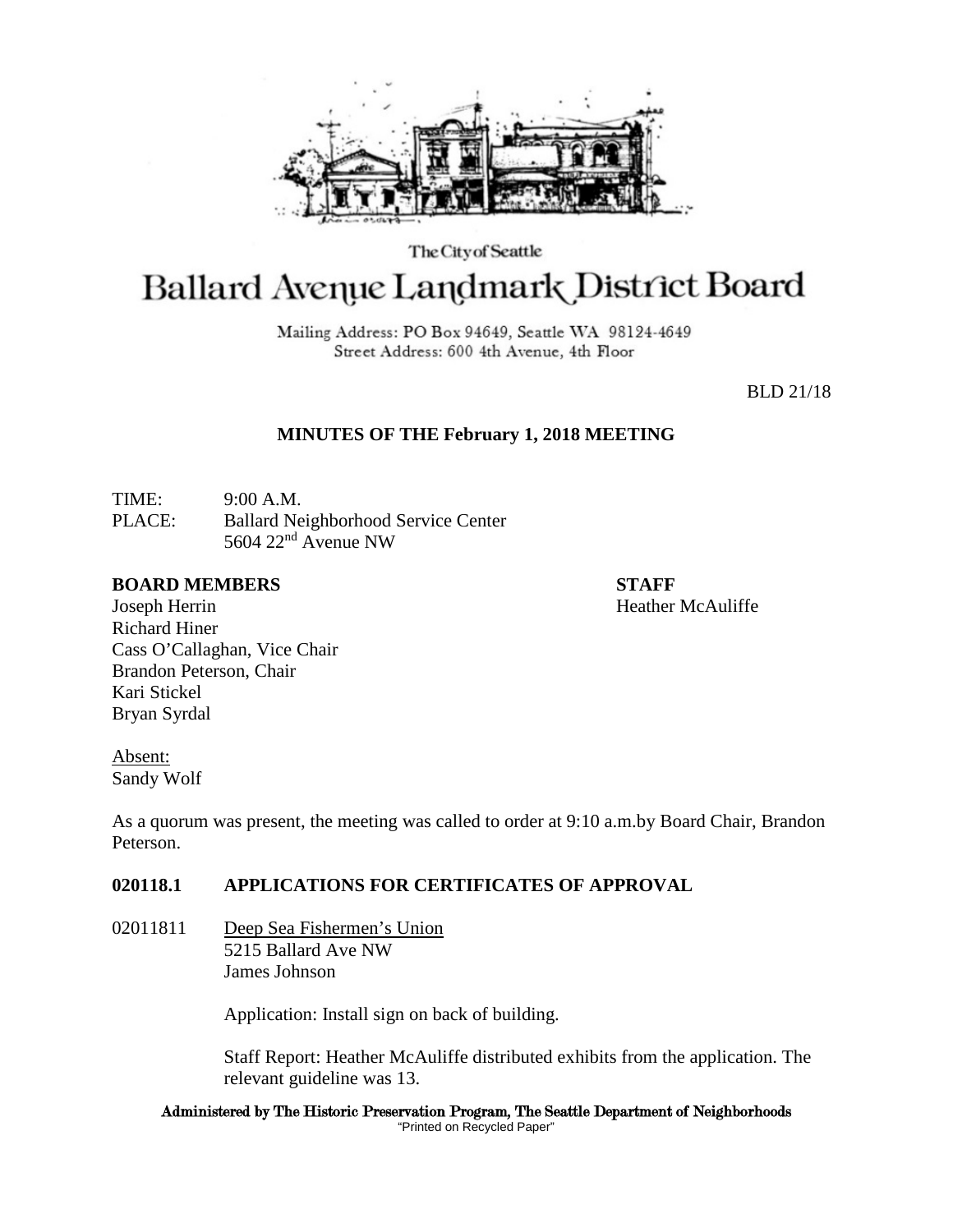Applicant Comment: James Johnson explained his plan to install a small sign on the back of the building, where it would be visible from Shilshole Ave NW.

Public Comment: There were no comments from the public.

Board Discussion: Board members concurred that the sign would be minimally visible from the street and that it met the guidelines for signage.

Motion: Rick Hiner made a motion to approve the application. Joe Herrin seconded the motion.

MM/SC/RH/JH  $6 - 0 - 0$ 

#### 020118.12 Skal

5429 Ballard Ave NW Lisa McNelis & John Geurts

Application: Proposed alterations to façade and repair of transom windows and trim.

Staff Report: Heather McAuliffe distributed photos, renderings, elevations and sections. The relevant guidelines were 2 and 4.

Applicant Comment: John Geurts explained that they were amending their application to just repair the transom windows, which were found to be intact after being uncovered. He explained that they had made other changes based on feedback from the Board. He said they want to lower the sill and remove some of the 50's sandstone veneer to improve transparency. The windows will be replaced with wood sliders. An additional window, a side lite, will be installed. The sill will be lowered 16". The front door will have full length glass. The wood trim and the door will be made of mahogany for durability.

At the rear of the building, the addition will be painted grey, two windows will be replaced, and a window added.

Public Comment: Brett Hawley, property manager, represented the owner. He explained that there was a larger window at the back of the building at some point.

Board Discussion: The Board discussed the application per Guidelines 2.b and f. Board members supported restoration of the transoms. Brandon Peterson went through Guideline 2e, noting that the features would be preserved. Cass O'Callaghan cited Guideline 6, which requires wood for storefronts.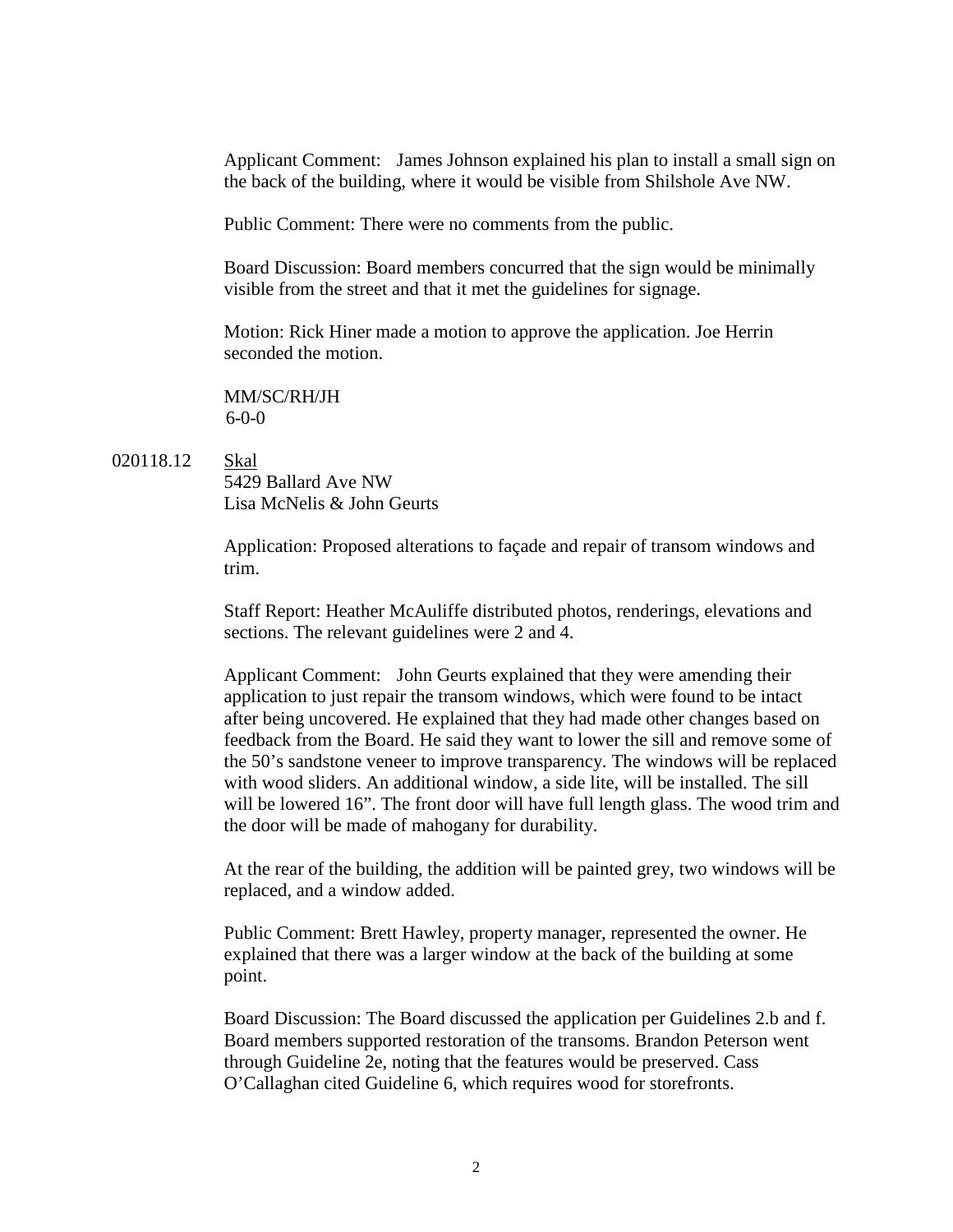The Board discussed the sliding windows and determined that the design would not meet the intent of the guidelines because the glazing would not be not fullwidth, in conformance with Guideline 6. Staff recommended that the applicant return with a revised design.

Board members determined that the proposed aluminum clad replacement windows at the rear of the building were acceptable because the existing ones are not historic, and the new windows are not restricted to wood per Guideline 6, which references only applies to storefront windows.

The Board was concerned about the design of the window in the entry door, which they thought was too narrow. They advised full-length glazing instead, in keeping with other doors in the district.

Motion: Bryan Syrdal made a motion to approve the application with the condition that the applicant return with a revised design for the storefront windows and with color samples.

MM/SC/BS/JH  $6 - 0 - 0$ 

020118.13 Salt & Straw 5420 Ballard Ave NW Eric Ryu

Application: Install benches in front of storefront.

Staff Report: Heather McAuliffe distributed exhibits from the application. The relevant guideline was 10.

Applicant Comment: Eric Ryu, architect, explained that they had changed the bench material from metal to recycled plastic. Per SDOT, they have reduced the number of benches from five to two, due to clearance issues.

Public Comment: There were no comments from the public.

Board Discussion: Board members concurred that the proposed bench design met Guideline 10.

Motion: Joe Herrin made a motion to approve the application as presented.

MM/SC/JH/CO 6-0-0

#### **020118.2 BOARD BRIEFING**